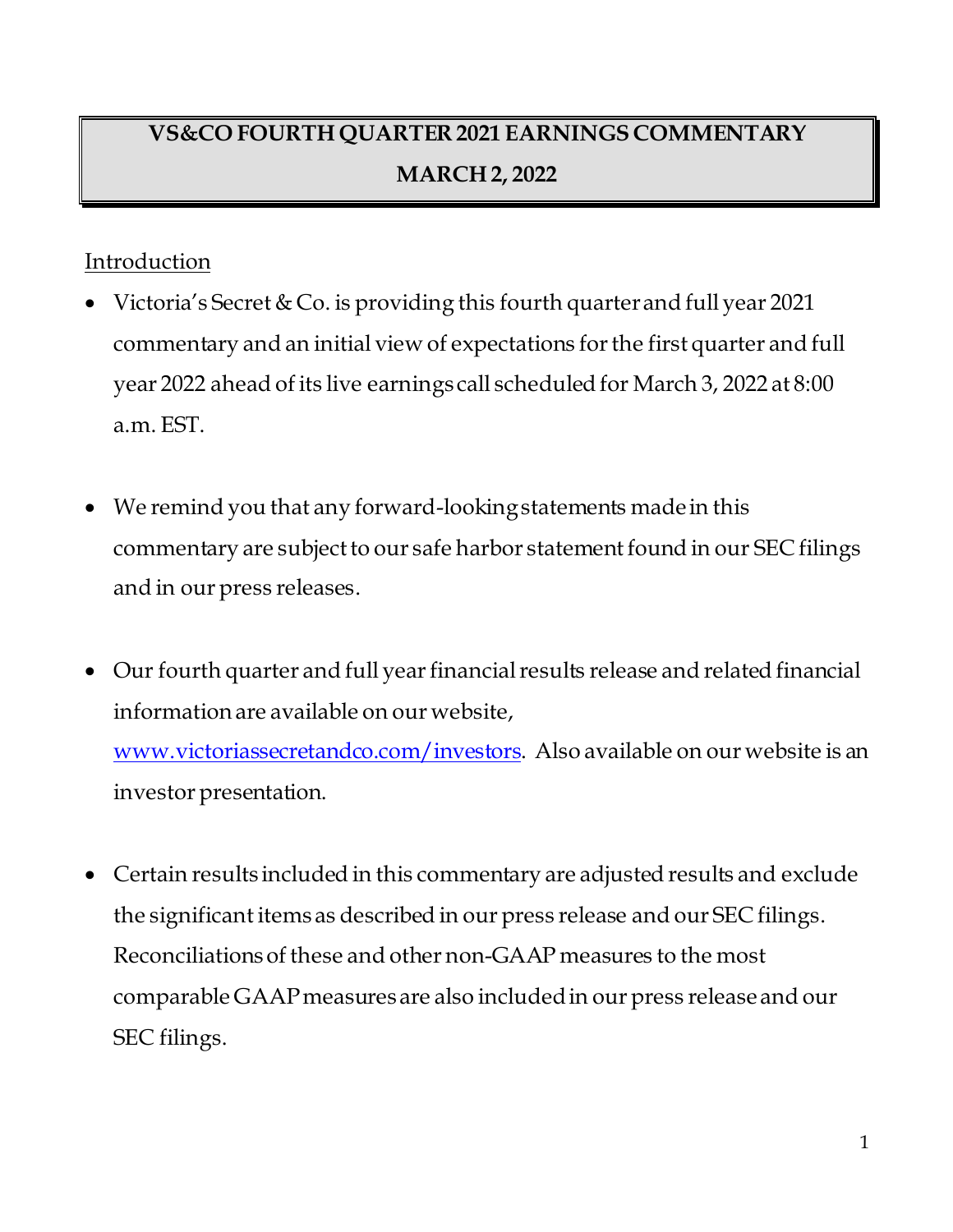• As a reminder, results prior to the separation from L Brands in August 2021 are on a carve-out basis and include the Victoria's Secret Segment and a portion of the unallocated overhead costs as part of L Brands.

## Fourth Quarter and Full Year 2021 Commentary

- We delivered results in the fourth quarter that were either at or slightly above the high end of our previous guidance despite challenges related to supply chain pressures and lapping federal stimulus benefits from the prior year fourth quarter. We could not have achieved these results without the hard work and dedication of our team of associates and partners. We'd like to express our deep appreciation for their efforts.
- We reported fourth quarter earnings of \$2.70 per diluted share compared to earnings per share of \$3.20 in 2020 and above the high end of our previous guidance range of \$2.35 to \$2.65. The earnings per share benefit from the previously announced Accelerated Share Repurchase (ASR) program was \$0.04.
- Net sales for the quarter were \$2.175 billion, an increase of 4% compared to fourth quarter of 2020 sales of \$2.100 billion, and above the high end of our previous guidance range of flat to up 3%. The sales growth was driven by strength in our intimates and beauty categories, along with outsized growth in our stores and international channels.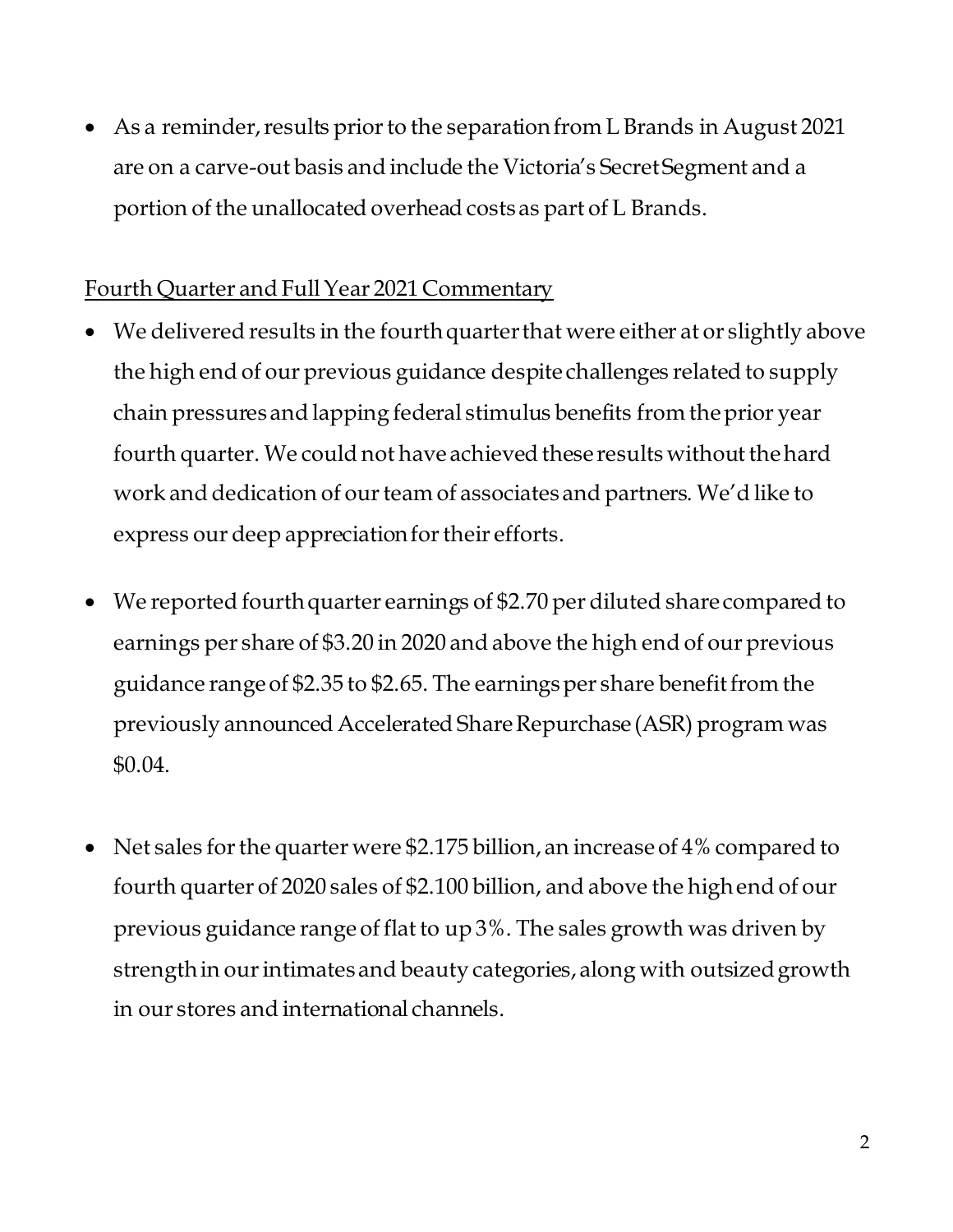- Fourth quarter comparable sales increased 1% from 2020 and were in line with our expectations.
- The gross margin rate decreased 370 basis points to 39.2% compared to the fourth quarter of 2020 due to supply chain cost pressures of about \$110 million (or approximately 500 basis points). The gross margin rate was essentially in line with our previous guidance of about 40% as the supply chain cost pressures came in about \$10 million higher(or approximately 50 basis points) than our original estimate of \$100 million.
- The SG&A rate was 23.9% and leveraged by 50 basis points compared to the fourth quarter in the prior year.
- Fourth quarter operating income was \$333.2 million, or 15.3% of sales, and compared favorably to our guidance of \$295 million to \$335 million. This result was down compared to \$387.9 million in 2020 with the variance driven by the previously mentioned supply chain cost pressures and lapping federal stimulus benefits in January of last year.
- For the full year 2021, net sales were \$6.785 billion, an increase of 25% from 2020, and total comparable sales increased 3%.
- The full year gross margin rate increased 840 basis points to 40.7%, driven by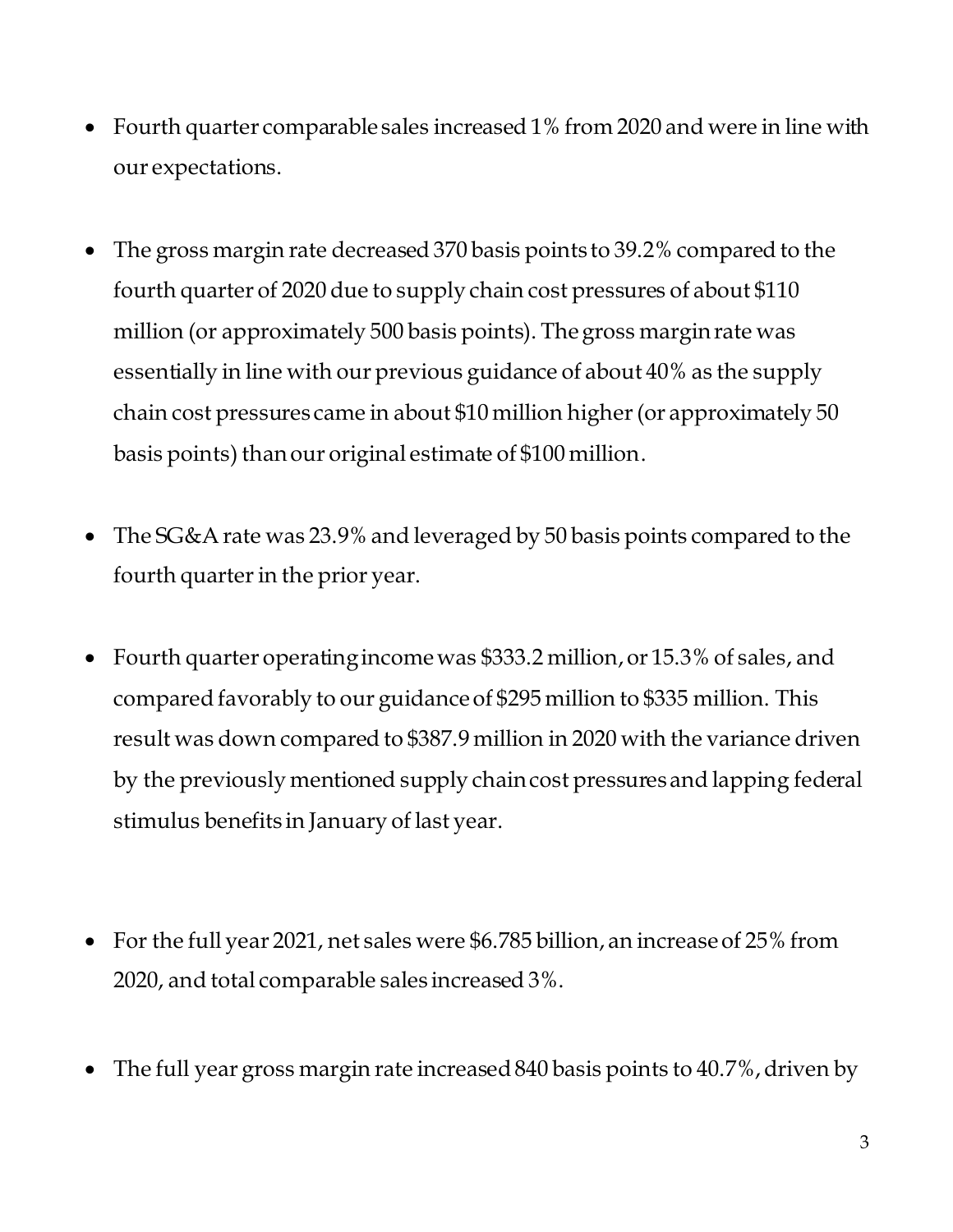an increase in the merchandise margin rate and buying & occupancy expense leverage on sales growth, partially offset by approximately \$160 million of supply chain cost pressures in the back half of the year.

- The full year SG&A rate was 27.9% and leveraged by 260 basis points, predominantly due to the 25% increase in sales.
- Operating income for the full year was \$869.5 million compared to adjusted operating income of \$97.5 million in 2020. The operating income rate was 12.8% and included the previously mentioned supply chain cost pressures of \$160 million, or 230 basis points.
- EBITDA for the full year was \$1.2 billion, in line with our forecast.
- Full year earnings per share were \$7.18compared to adjusted earnings per share of \$0.49 in 2020.
- Turning to the balance sheet, we ended the year in a strong cash position at \$490 million, which was net of our \$250 million Accelerated Share Repurchase (ASR) program payment executed in December 2021.
- As a reminder, on December 29, 2021, we announced an accelerated share repurchase agreement to repurchase \$250 million of the Company's common stock. Under the terms of the agreement, the Company made a payment of \$250 million to Goldman Sachs and received an initial delivery of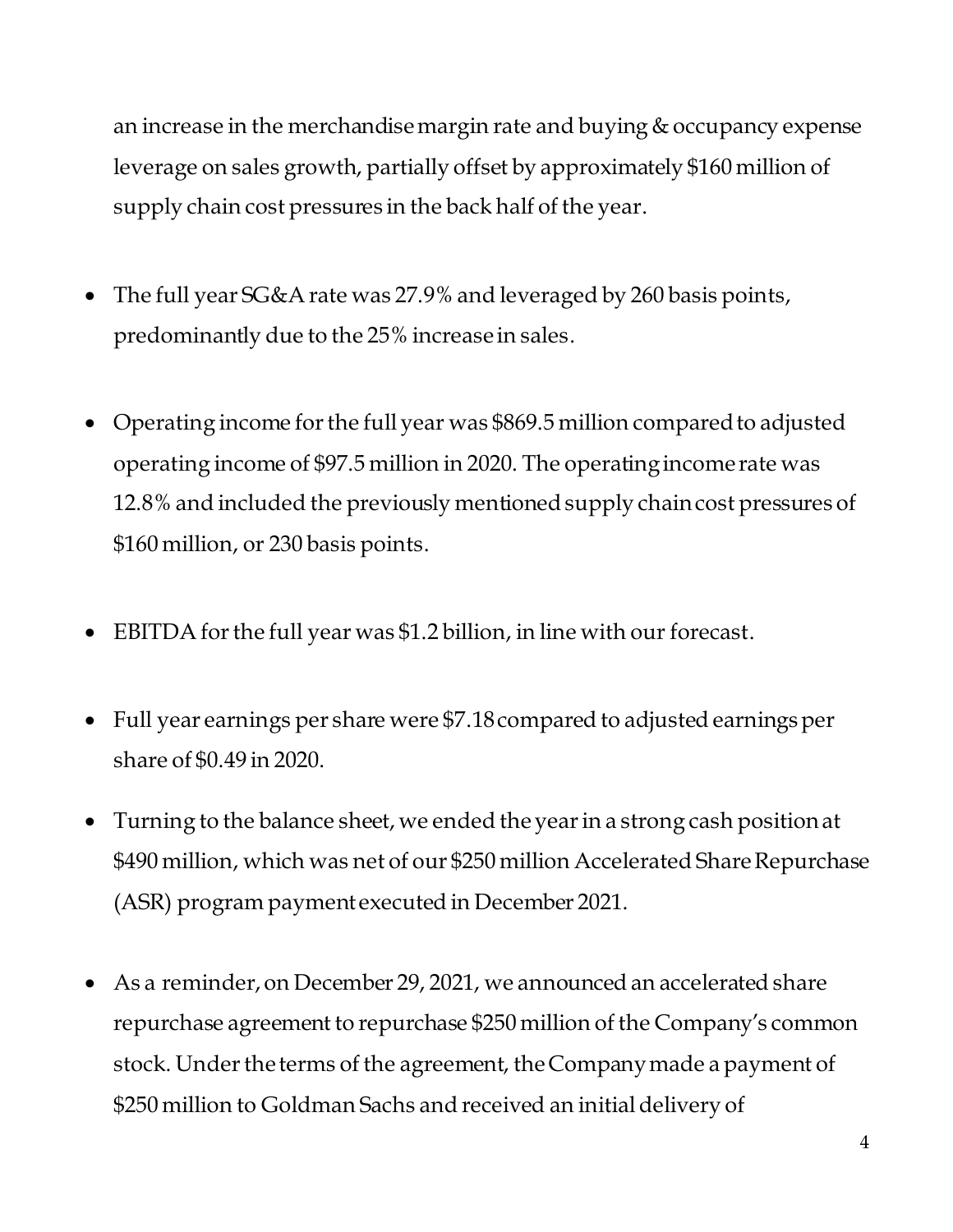approximately 4.1 million shares of the Company's common stock on December 31, 2021, with the final number of shares repurchased based on the volume-weighted average price of the Company's common stock during the term of the ASR, less a discount. The ASR period ended on February 23, 2022, and the Company received an additional 0.3 million shares as final settlement of the agreement. In total for the ASR, the Company repurchased 4.4 million shares at an average price of \$56.39 per share.

- Total inventories ended the quarter up 35% compared to last year. The increase is primarily driven by higher cost of goods due to inflation, longer intransit times as we began shifting modal mix back to ocean, and our focused efforts to improve merchandise availability for customers.
- Capital expenditures for the year were \$169 million and in line with guidance of approximately \$170 million.
- In all, 2021 was a milestone year for us and we took action to stabilize the business and establish a platform for future growth.
	- o We completed our spin-off and launched as a standalone public company.
	- o We delivered on our financial objectives and initiated our first share repurchase program.
	- o We launched our purpose-driven brand transformation, including introduction of the VS Collective and a focus on advocacy for women.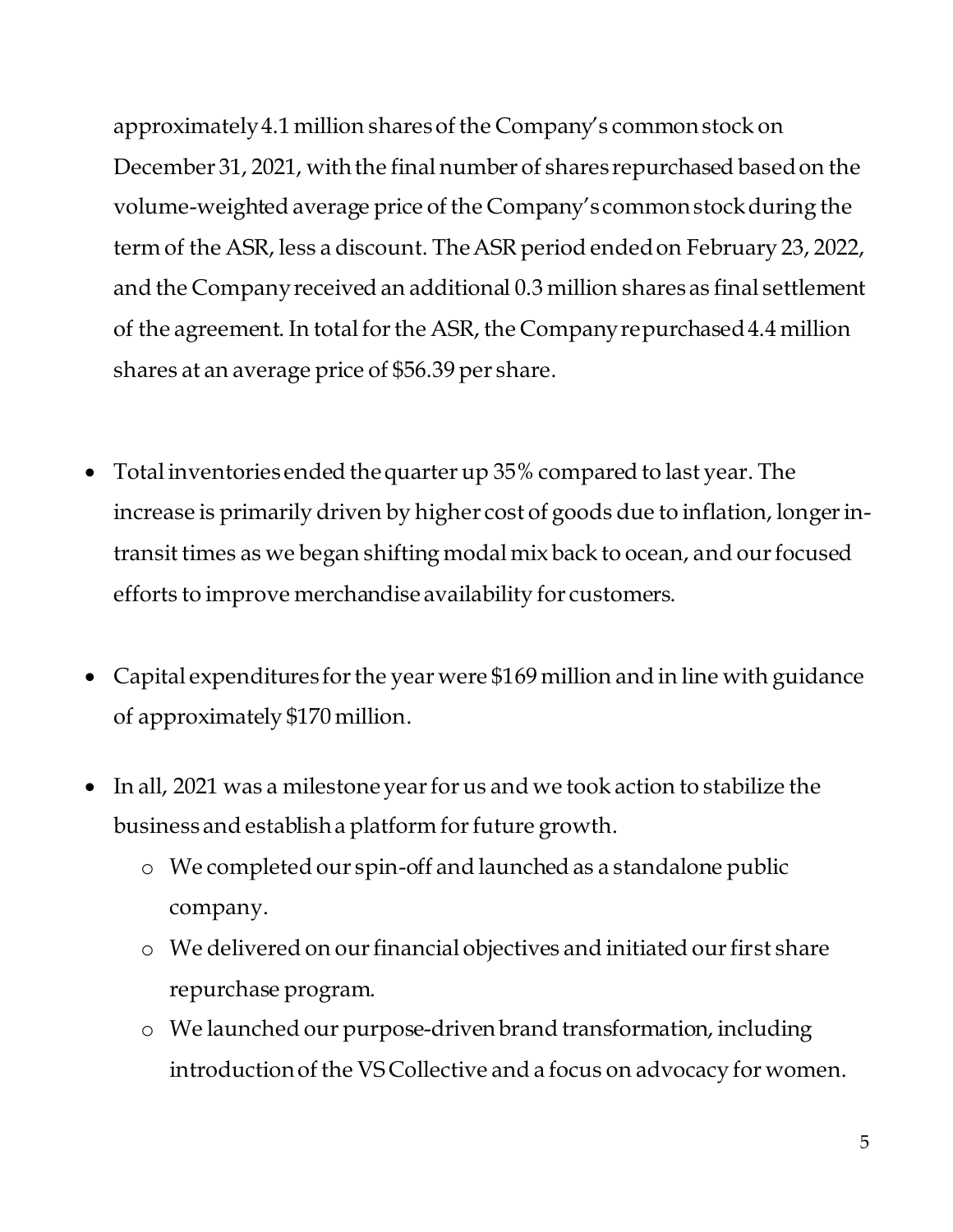- o We continued to invest in the omni-channel experience,including the opening of three Store of the Future concepts, expanding BOPIS and Ship from Store, and expanding personalization and other user experience capabilities.
- o We improved the health of our customer file with a recovery in the active customer count and an increase in key metrics like spend and margin per customer on a 1- and 2-year basis.
- o We completed the repositioning of our International business intended to accelerate sales and earnings growth, including entering a key partnership for our China business.
- o We made important progress on sustainability and DE&I.
- These, and many other actions, are evidence of a new era for our business.

## 2022 Commentary

- As we begin 2022, we are mindful of the ongoing supply chain uncertainty, inflationary pressures, and federal stimulus benefit headwinds.
- We believe we have sufficient visibility into current trends to estimate a potential range of financial outcomes for the first quarter and also provide guidance for the full year.
- We are forecasting first quarter earnings in the range of \$0.70 to \$0.95 per diluted share compared to \$1.97 per share last year.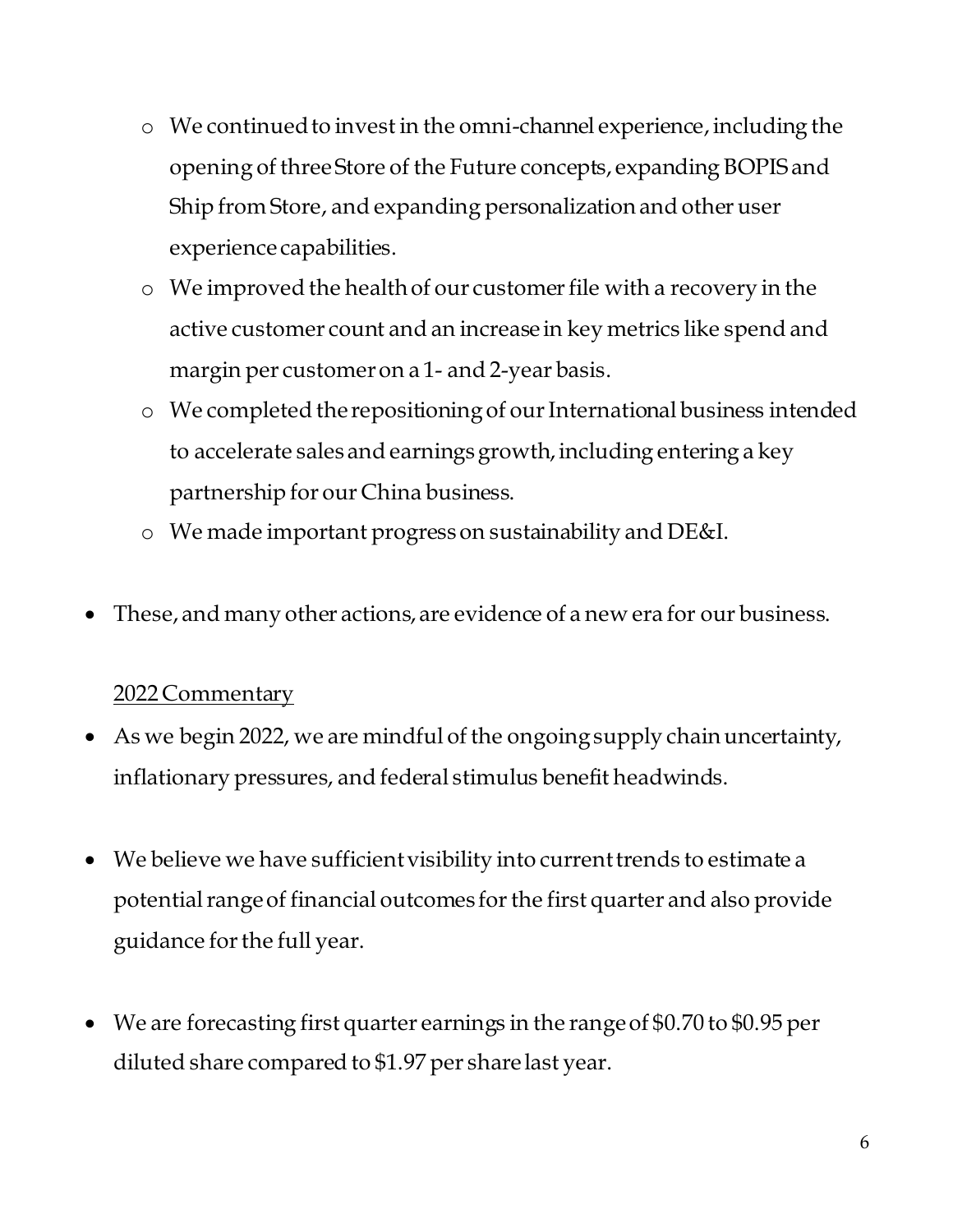- Operating income is expected to be in a range of \$80 million to \$110 million compared to last year's result of \$226 million. The decrease is primarily driven by incremental supply chain cost pressures of approximately \$80 million and lapping estimated stimulus benefits of approximately \$50 million in last year's first quarter.
- We are projecting first quarter sales to be in the range of \$1.425 billion to \$1.495 billion, a decrease of 4% to 8% versus last year's first quarter sales of \$1.554 billion. As a reminder, the estimated federal stimulus benefit to sales in last year's result was \$75 million, or about 5 points of growth. Additionally, we began this year with 899 company-operated stores compared to 933 stores in the first quarter last year, or a 4% reduction in net store count.
- We expect the first quarter gross margin rate to be about 37%, down compared to last year's rate of 43.2% driven by merchandise margin declines due to the supply chain cost pressures (approximately 550 basis points).
- We project SG&A expense to be about flat to last year, but up on a rate basis to about 31%, compared to last year's first quarter rate of 28.7% due to lower sales.
- We anticipate net non-operating expense of approximately \$12 million in the first quarter.
- We estimate a tax rate of about 10% for the first quarter, which is lower than our typical base rate or annual rate expectations. The lower rate reflects a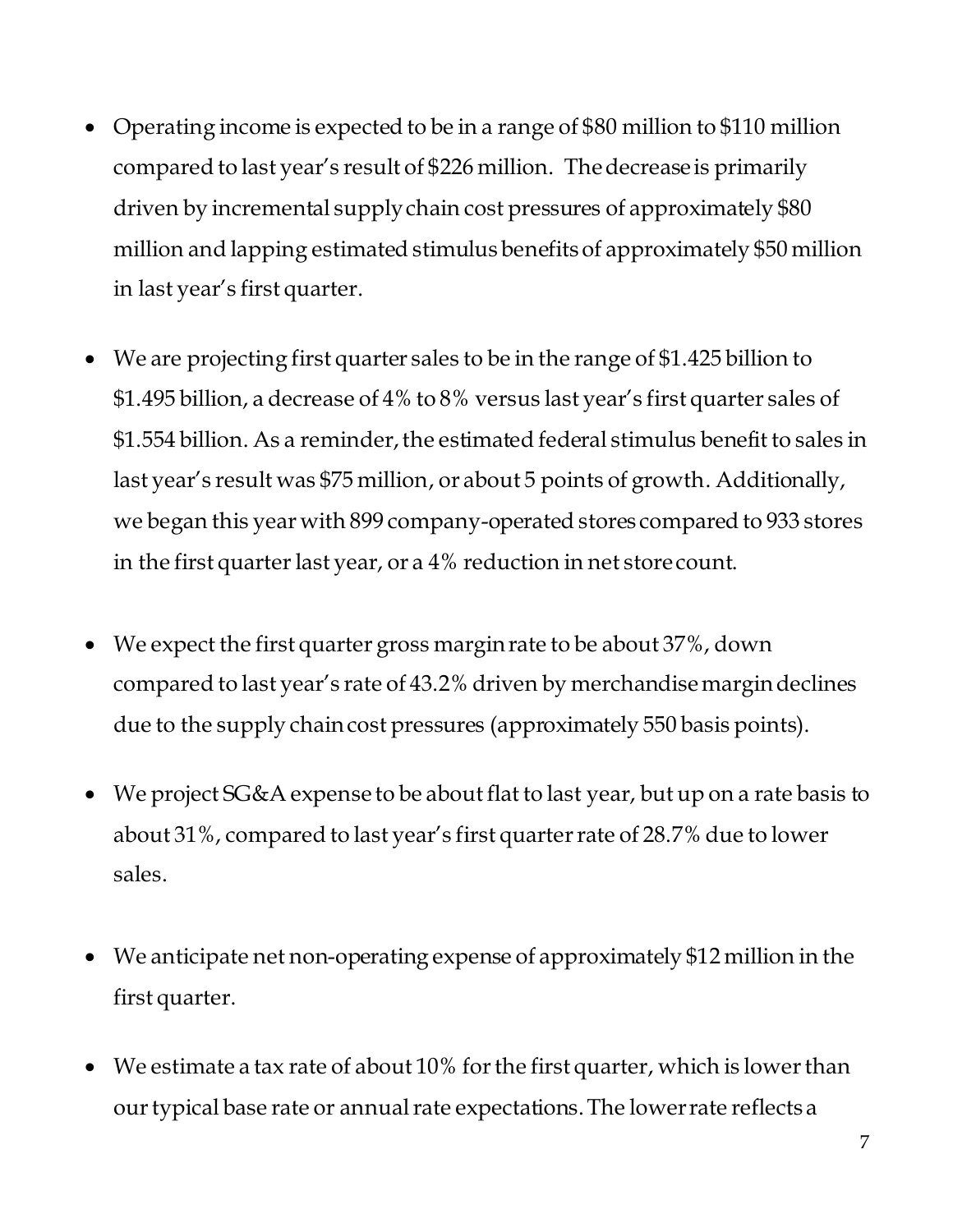larger than normal tax deduction expected in the first quarter related to vesting of stock compensation activity.

- We are confident with our ability to manage inventory throughout 2022 and expect inventory growth rates to begin moderating in the back half of the year.
- Turning to the full fiscal year 2022 forecast, we believe the challenging environment will likely continue for at least the first half of the year, ranging from supply chain pressures to rising inflation, and the potential for consumer uncertainty with the recent global unrest. With that as a backdrop, we believe our operating income levels will be directionally in line with 2021 results, with the first half of the year below last year and the back half of the year returning to growth.
- We expect the incremental supply chain cost pressures and inflation of raw material costs in the first half of the year to total approximately \$140 million, roughly similar to the back half of 2021. In addition, the first half, particularly the first quarter, will face significant sales headwinds created by the lapse in benefits of federal stimulus last year. In contrast, we expect the third quarter to be an inflection point with a return to operating profit growth in the back half of the year. We expect sales growth and operating profit rates to be more in line with the longer range targets we previously communicated.
- We are forecasting sales to be flat to up low-single digits for the year compared to \$6.785 billion in 2021.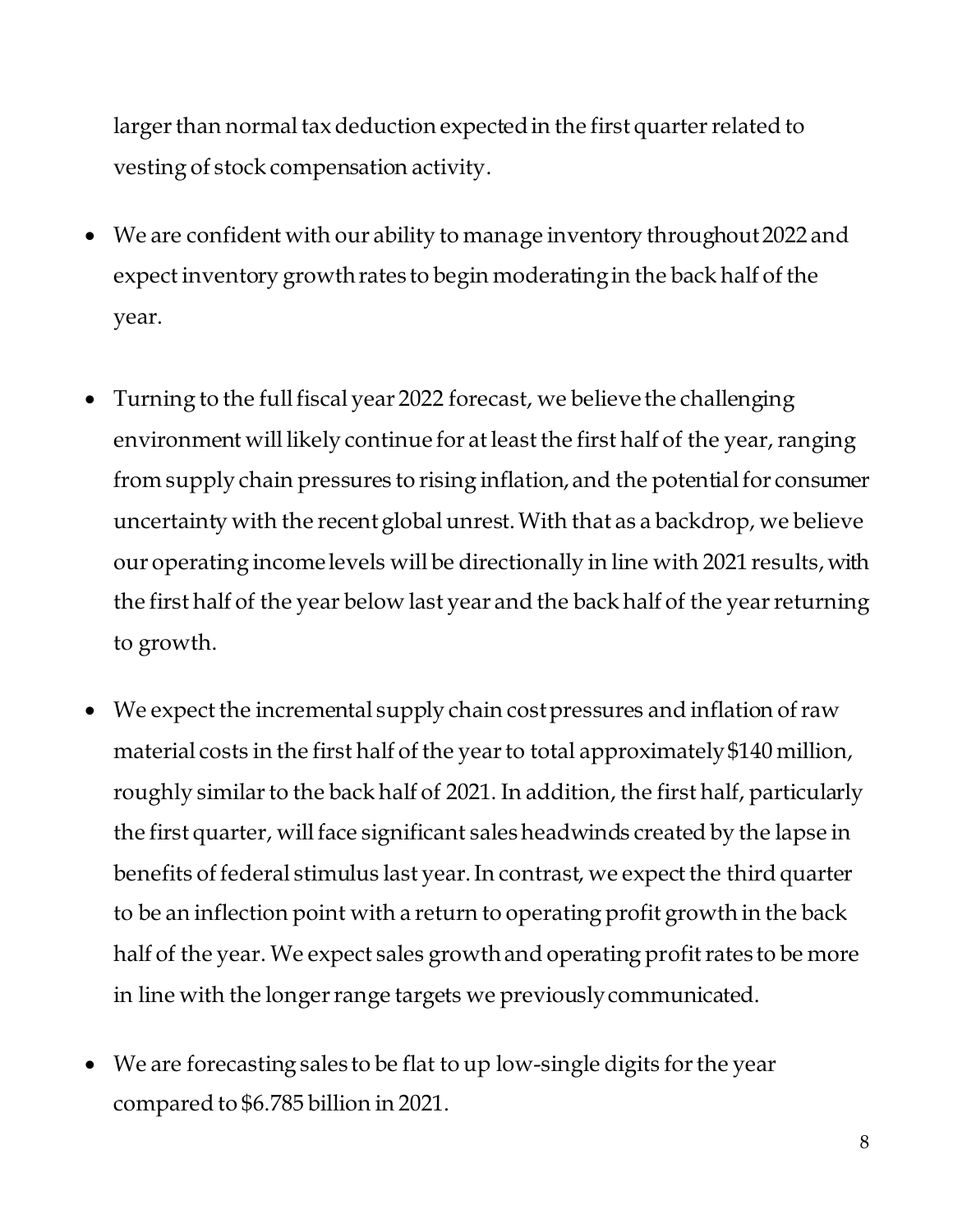- At this level of sales, we are projecting operating income for the year to be directionally in line with 2021 results.
- Non-operating expenses, consisting principally of interest expense, are projected to be about \$48 million for the year.
- We estimate our tax rate will be approximately 23% for the year.
- We are forecasting weighted average shares of about 91 million for the first quarter and the full year. This estimate does not reflect any impact from the new \$250 million March 2022 Share Repurchase Program approved by our Board of Directors on March 2, 2022.
- We estimate capital expenditures of approximately \$225 million for the year, or about 3% of sales, versus \$169 million in 2021. The increase is primarily driven by real estate and store capital activity. Depreciation is estimated to be approximately \$270 million.
- We also continue to closely evaluate our store real estate. In North America, we expect to open 15 new stores, all in off-mall locations, and mostly in the store of the future design. We are estimating 10-30 closures for 2022. We also expect about 20 renovations in the store of the future design with nearly half consisting of square footage reductions or consolidations of co-located stores.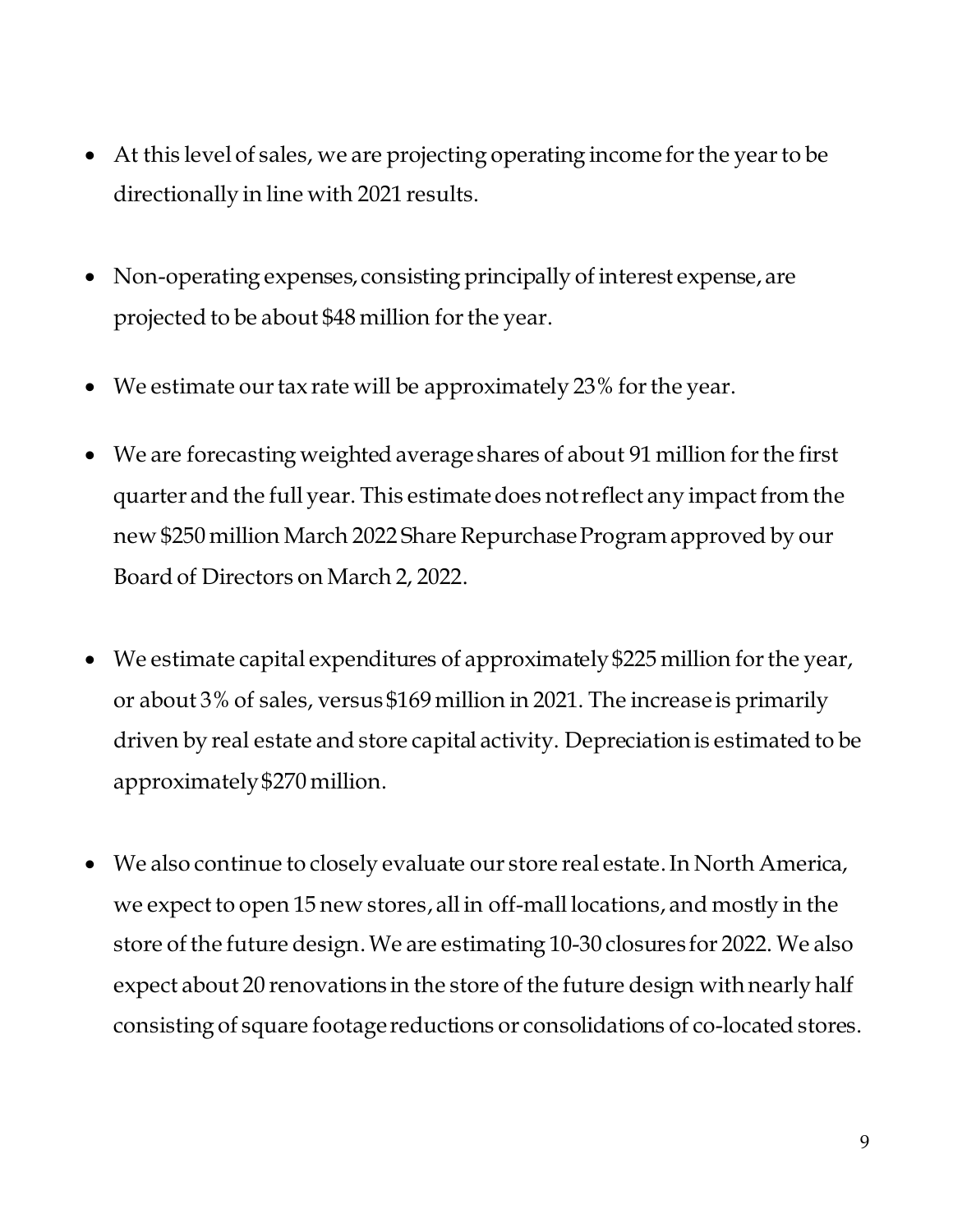- Turning to liquidity, we expect 2022 free cash flow (operating cash flow less capital expenditures) of about \$640 million.
- Our free cash flow generation, strong 2021 year-end cash balance of \$490 million, and additional availability under our ABL credit facility result in very strong liquidity, which is more than sufficient to fund our working capital, capital expenditure, and any other foreseeable needs.
- We remain committed to our brand transformation, to being best at bras, and to enhancing the customer experience.
	- o For Lingerie we will continue to lead with innovation, fit, and quality with at least two bra launches a year.
		- Our recent introduction of Love Cloud was the biggest bra collection launch in six years with a powerful, first of its kind campaign focused on everyday comfort and featuring 18 dynamic women. We are very pleased with the performance of this launch over its first two weeks.
		- We continue to see positive response to newness and being able to sustain a lower level of promotional activity.
	- o At PINK we will continue to drive a focused strategy rooted in our core values:
		- People We announced our partnership with Remi Bader as we further our size expansion journey with apparel and swim. We will continue to focus on logo shop evolution and gender free apparel growth going into the back half of the year.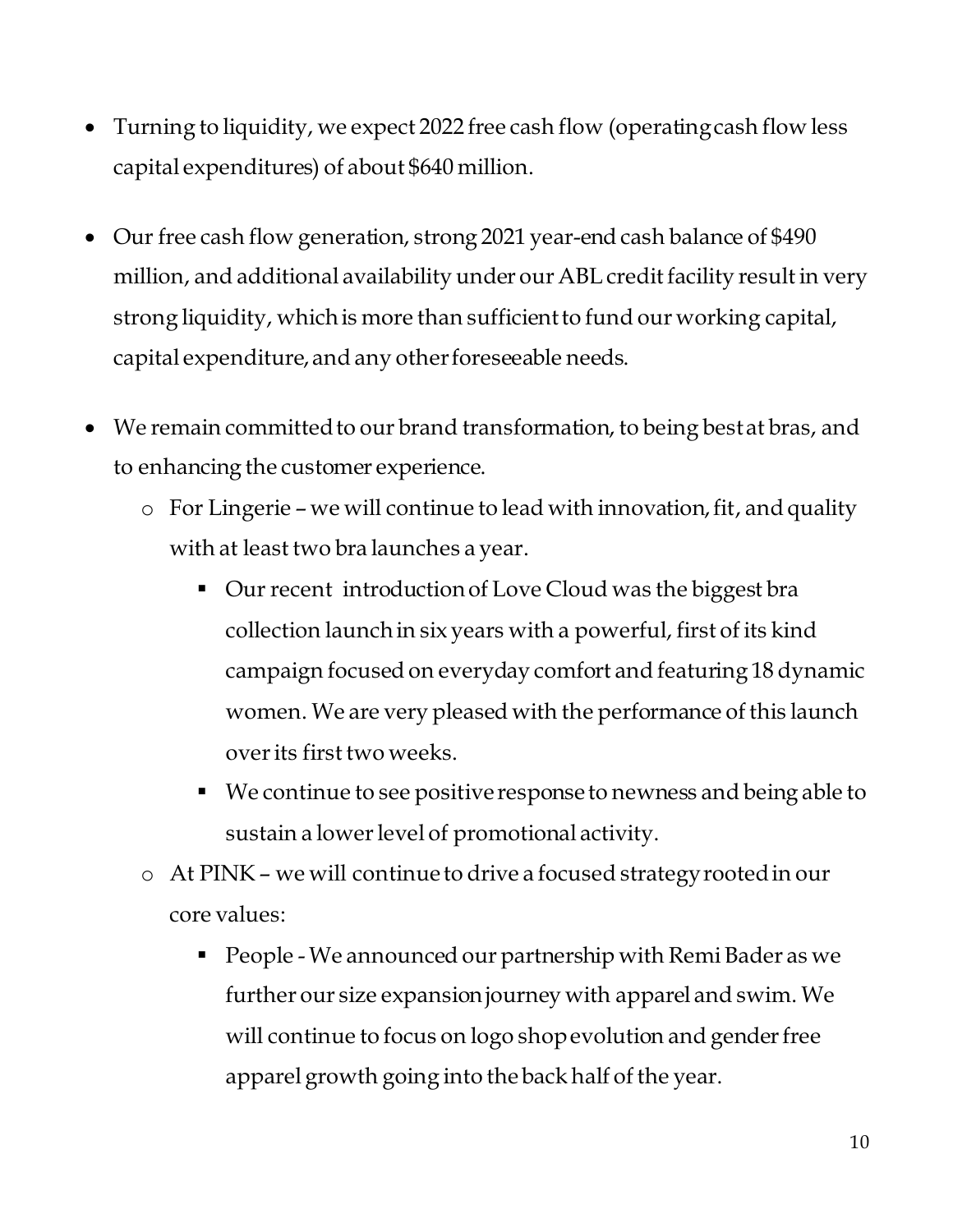- Purpose We continue to elevate our community's voices with the return of the PINK with Purpose Project and focus on May Mental Health Awareness Month – aligning our brand with relevant, Gen Z causes.
- Planet Our recent swim drop was partially made from recycled materials and the momentum will continue into the second quarter with our Wear Everywhere Bra franchise relaunching in a sustainable fabric.
- o In Beauty In addition to growing the Bombshell franchise, the #1 fragrance in America, we will continue to lead with three fragrance launches planned for the first half of the year. We are also looking to capitalize on our strong customer loyalty and recognition – piloting some expanded distribution opportunities.
- o For Stores and Digital we are continuing to enhance omni capabilities and personalization while, as mentioned previously, increasing our Store of the Future footprint.
- o And in International we are continuing to expand into new markets while also growing our digital presence.
- Our focus as leaders, and as a company, is on ensuring we are a future facing business that increases in relevance.
- We will continue to mine for growth vehicles to help us attract new customers and better meet the needs of existing ones, including developing new brands as well as pursuing partnerships with existing brands. This will include